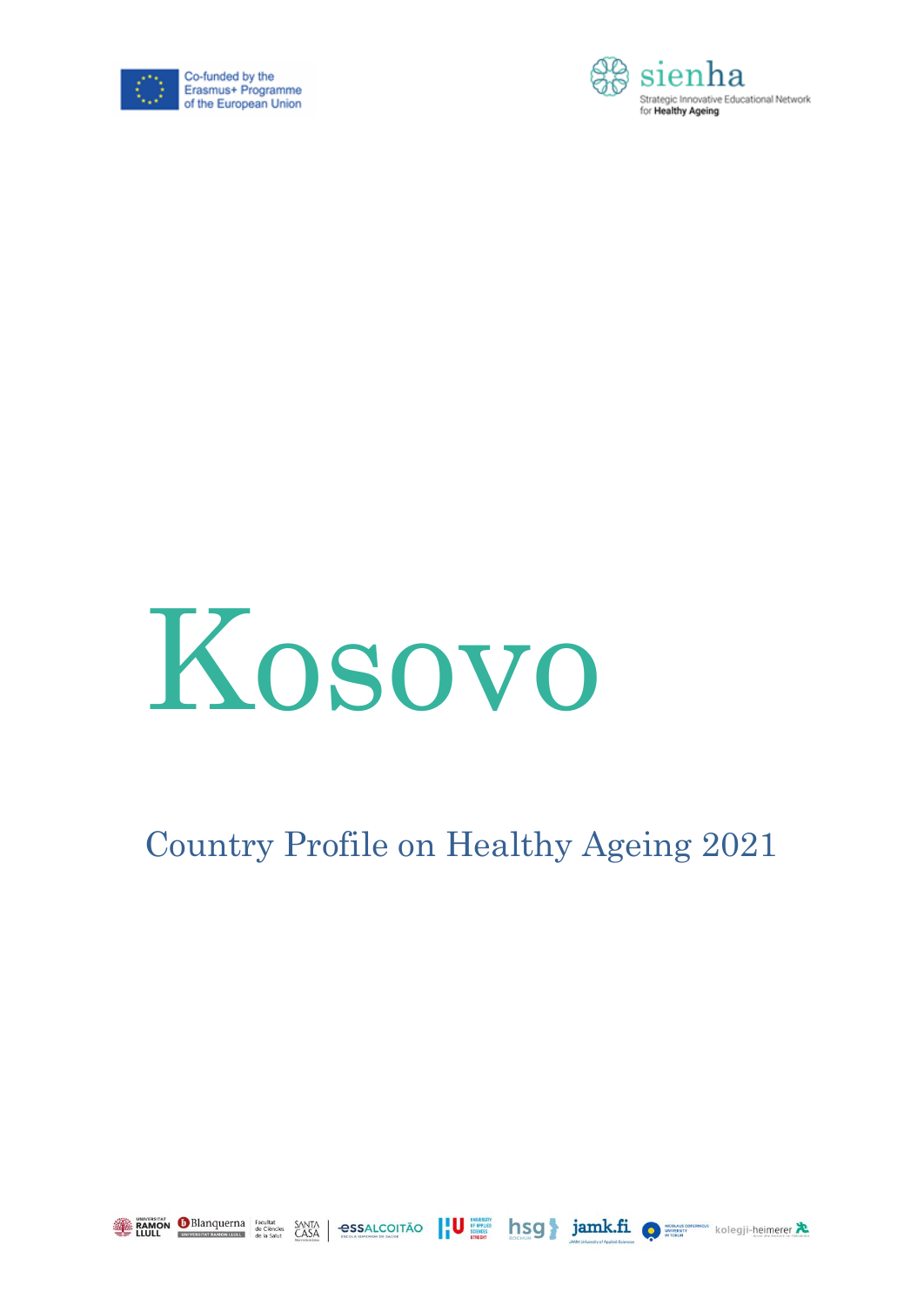



#### **Authors**

- Naime Brajshori; PhD, Kolegji Heimerer, SIENHA Project Researcher
- Adnan Hoxha, PhD Cand., Kolegji Heimerer, SIENHA Project Manager
- Mariel Leclère, PhD, researcher, Kolegji Heimerer, SIENHA Project Researcher
- Endrit Nimani, RN, researcher, Kolegji Heimerer, SIENHA Project Researcher

This project has been funded with support from the European Commission. This publication reflects the views only its authors, and the European Union cannot be held responsible for any use which may be made of the information contained therein.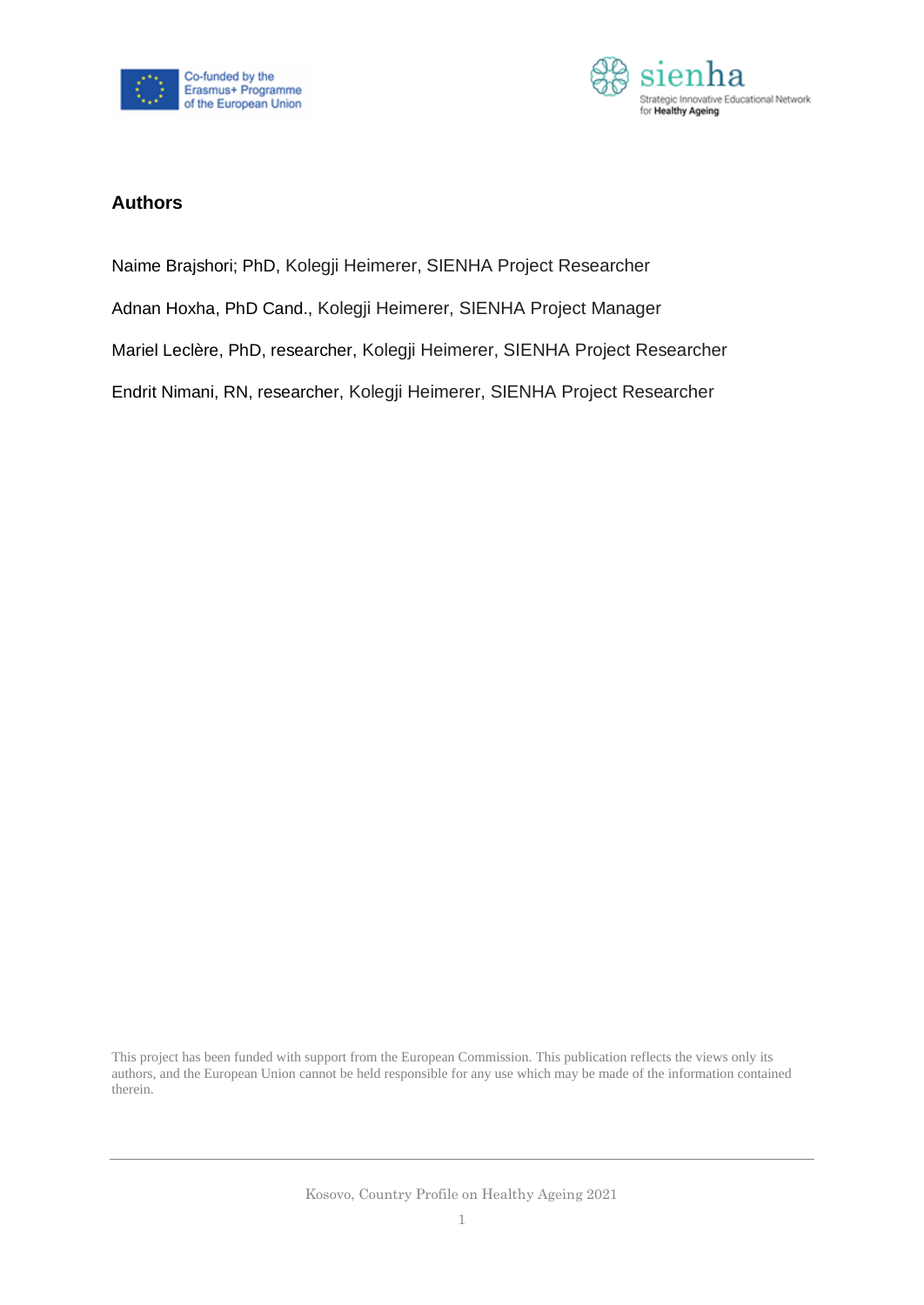



### Country profiles series

SIENHA is a European research project carried out by different universities whose aim is to support healthy ageing among European countries through the competence development of social and healthcare professionals.

Country Profiles provide an overview of the SIENHA project based on each partner country's situation regarding healthy ageing, including demographics and epidemiology, health status, health system and population needs. These profiles aim to provide context and highlight specific needs of each partner with the subsequent purpose of translating these results into future competencies.

| Content <sup>'</sup>                     |      |
|------------------------------------------|------|
| 1. Demographic and socioeconomic context | 3    |
| 2. Health status                         | 6    |
| 3. Health system                         | 9    |
| 4. Key findings and population needs     | 12   |
| Sources                                  | 1 ZI |
|                                          |      |

The data and information in these Country Profiles are based, mainly on European official statistics provided by the Eurostat, WHO, OECD, and Global Health Data Exchange to ensure data comparability. This information has also been complemented by the national statistics institutes of each country.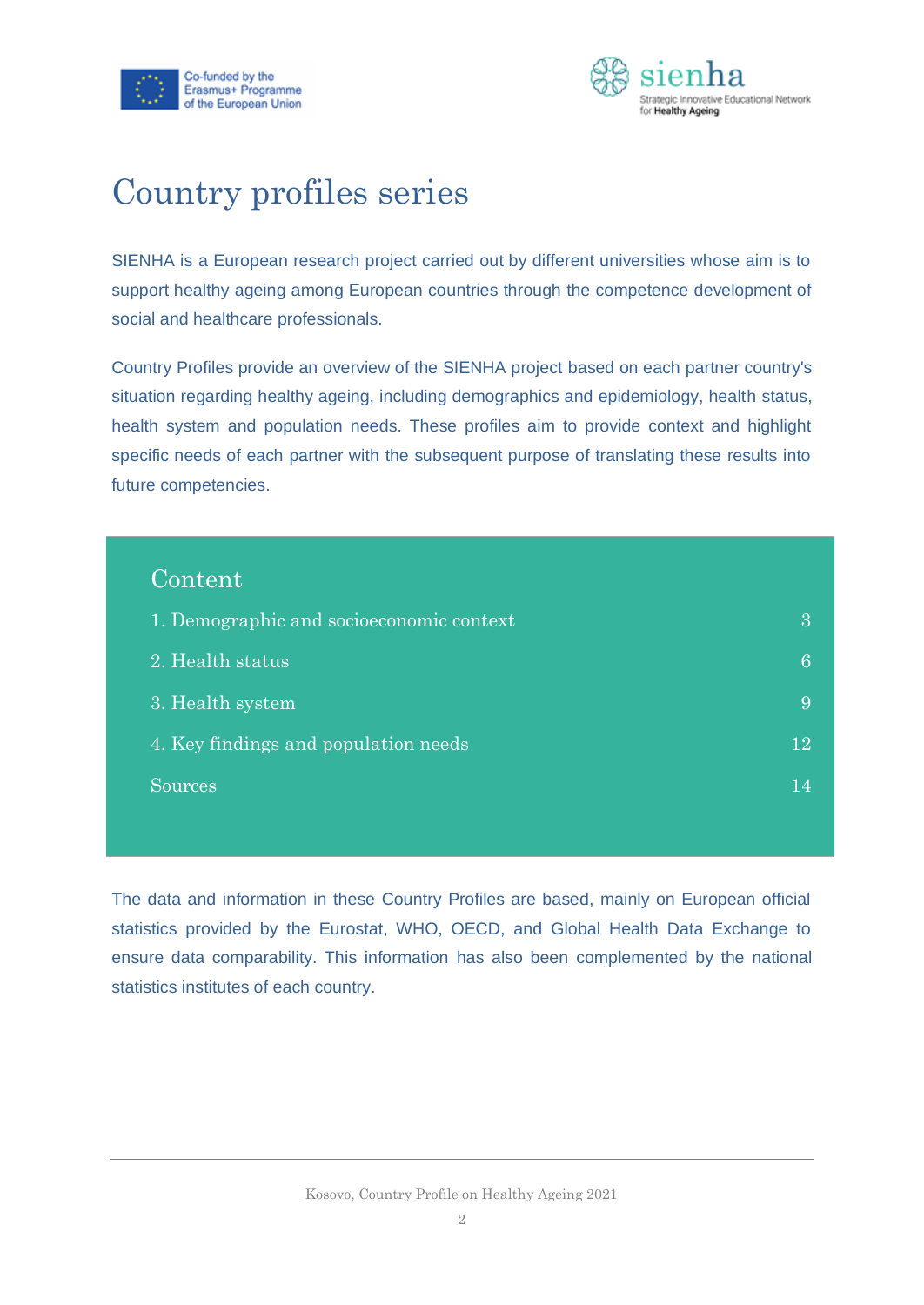



# <span id="page-3-0"></span>1. Demographic and socioeconomic context

The population in Kosovo increased by 0,06% between January 2020 and January 2021, reaching 1,935,259 inhabitants. The distribution of the population by age group and gender is shown in Figure 1.



Figure 1: Demographic pyramid of Kosovo population in 2021 and its projection for 2026.

Kosovo's population has one of the lowest life expectancies compared to other European countries. In 2018, the EU's overall life expectancy was 81 years, with over two-thirds of EU countries exceeding 80 years (e.g., Spain and Italy had the highest life expectancy among EU countries in 2018, with over 83 years of life expectancy), while life expectancy in Kosovo is still around 72 years (see Figure 2).

Nevertheless, life expectancy increased rapidly and steadily in Kosovo, increasing by 3.6 years per decade on average, while EU countries have increased by 2.6 years. The gains in life expectancy in Kosovo have increased during the years 2011 and 2018, while they have been limited to only half a year in Spain, France and Germany during this period of time.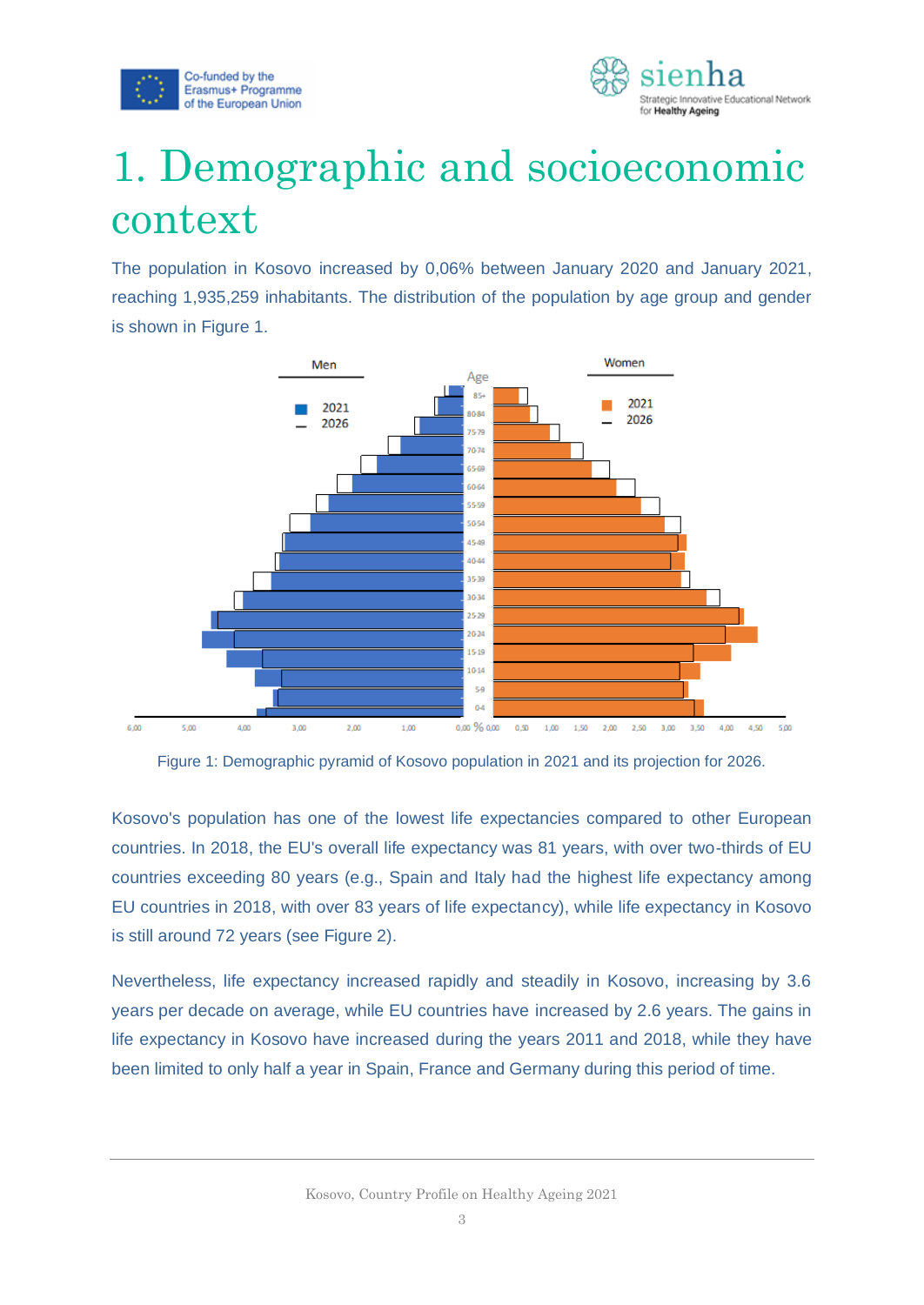





Figure 2: Life expectancy at birth from 2005 to 2018 in EU, Spain, France, Germany and in Kosovo, in years.

In 2019, the female and male life expectancies in Kosovo were 74.8 and 70.3 years, respectively. In comparison to Europe, the life expectancy at birth in Kosovo differs relatively more in the case of women: 82 years for females (Europe) vs. 75 years for females (Kosovo); 75 years for males (Europe) vs. 70 years for males (Kosovo). Furthermore, Kosovo's life expectancy is relatively more similar to that of Eastern European countries (69 years for males and 79 years for women, Figure 3), compared to the life expectancy of other European areas such as Northern, Western, and Southern.





Kosovo, Country Profile on Healthy Ageing 2021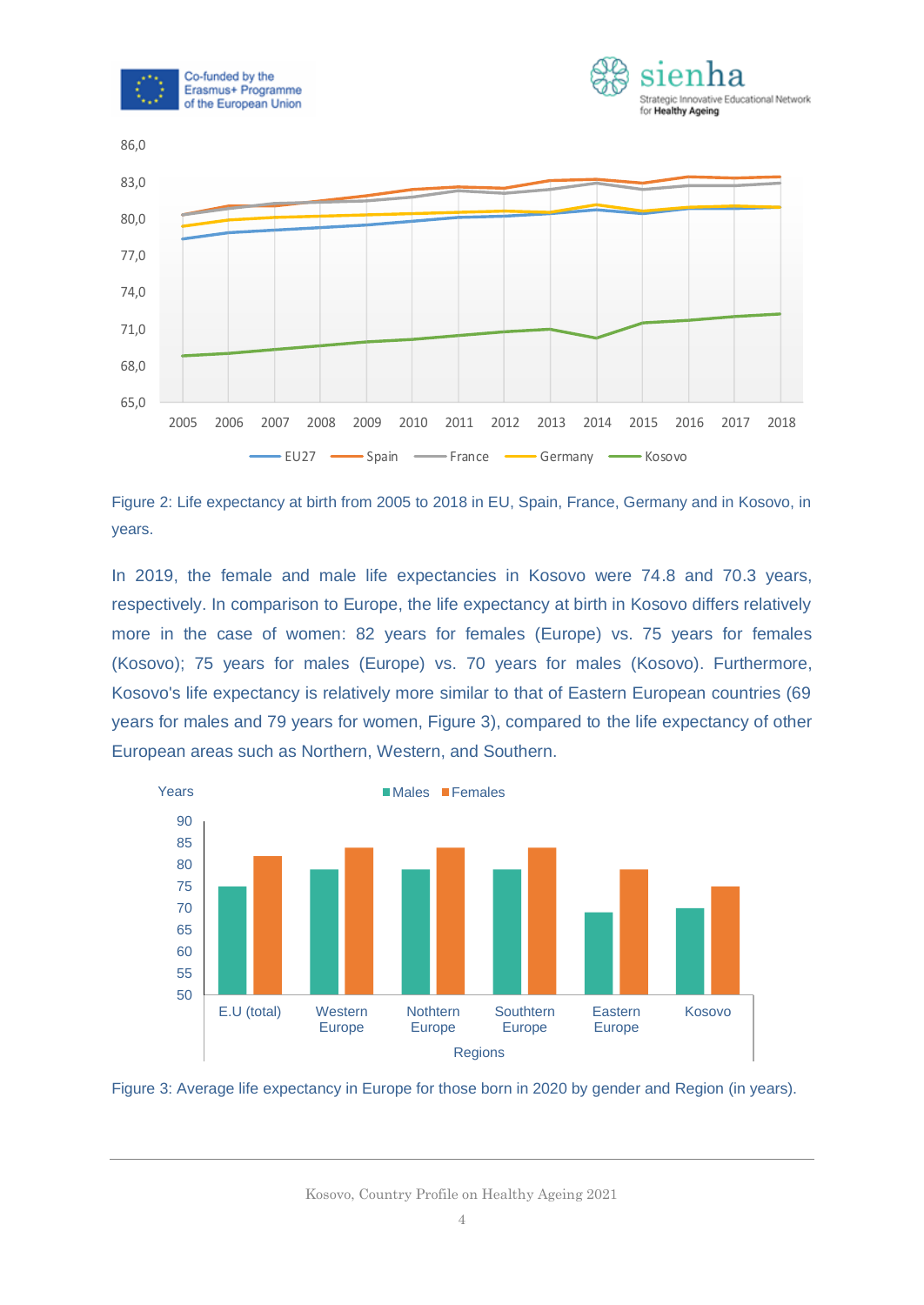



Kosovo's fertility rate is decreasing, 1.97 children per woman in 2019; and it seems to follow what was predicted in a report edited in 2017 by the Kosovo agency of statistics.

| Adjusted gross household disposable income<br>(2019) | 4,284€ a year (357<br>euros monthly) |
|------------------------------------------------------|--------------------------------------|
| Unemployment rate (2020) between 15-64<br>years      | 25,7 %                               |
| Degree of urbanization                               | 38%                                  |

Table 1. Socioeconomic characteristics.

#### **Less than one sixth of the population has only a basic level of education**

The total percentage of the population who have completed the lower primary level of education is 37.1%, whereas 29.4% have completed the middle primary level.

Regarding high school and university, 21.6% and 11.9% of students have completed them, respectively.

The level of education has been widely agreed to be in positive relationship with that of health wellbeing. Moreover, it has been shown that low level of education is associated with poor self-management, lower self-reported health status, reduced usage of health care services, and higher healthcare costs.



36.9% - 37.3% Lower Primary School (grade 1-5)



29.5%-29.4% Middle Primary School (grade 6-9)



21.3%-21.9% High School (grade 10-12)



12.4%-11.4% **University** (grade 13+)

Figure 4. Percentage of population who have completed the respective levels of education by gender (male-female) 2020.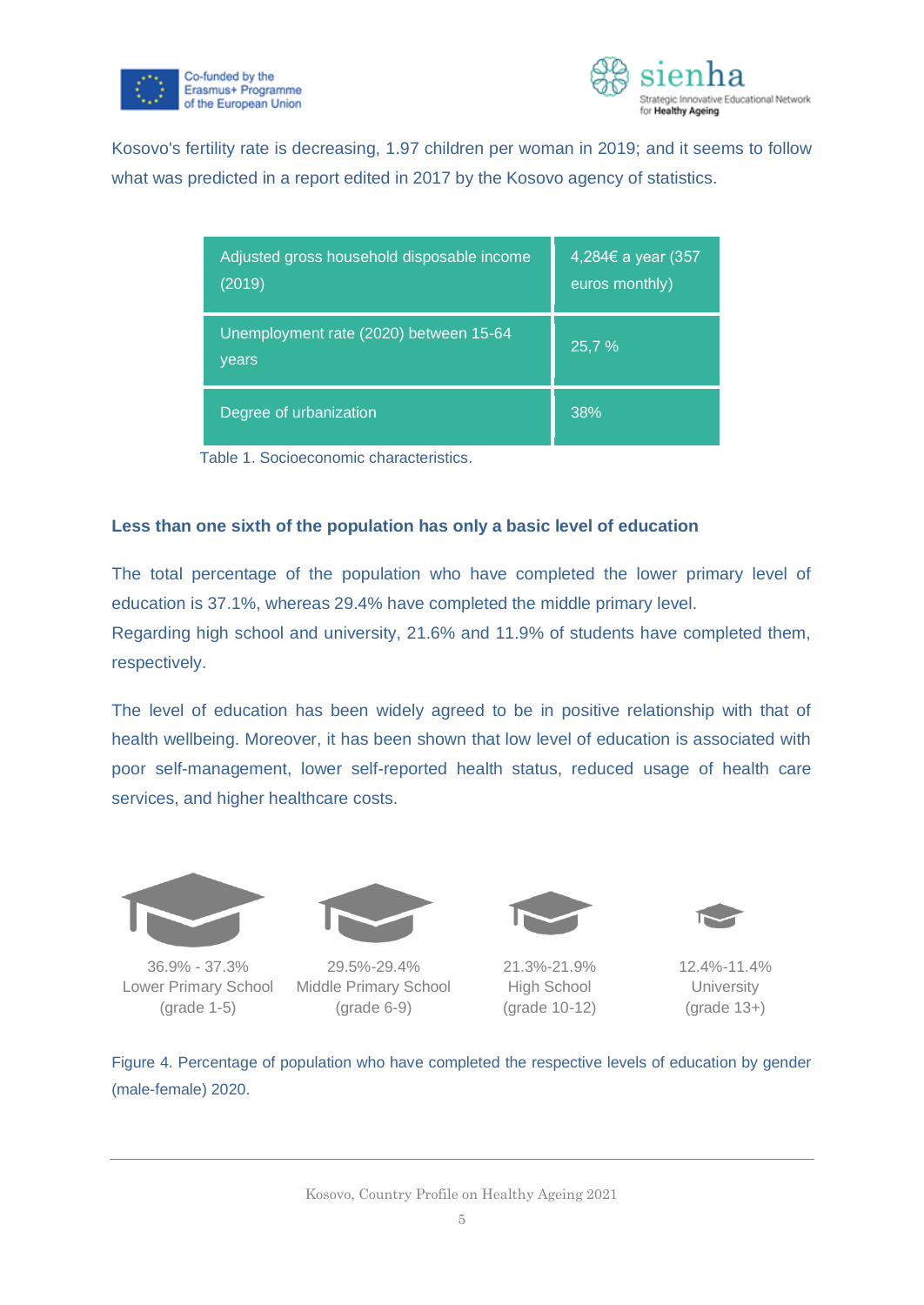



# <span id="page-6-0"></span>2. Health status

#### Self-reported health decreases markedly since adult middle age

The self-perception of good health differs across age groups in Kosovo's mainly young population. It begins to decline around the age of 45, while less than one-fourth (23.6%) of its population reaching the end of their lives (75 years or above) with a good perception of health.



Figure 5: Self-reported health by age group.

The main causes of death in Kosovo follows a similar pattern to that of European countries, including but not limited to: circulatory diseases (first place), cancer (second place), and respiratory diseases (third place).

Kosovo is one of the countries that has a lower mortality rate of the European countries with 5.3 and 10.4 (per 1,000 inhabitants) in 2019 in Kosovo and EU countries, respectively. Circulatory diseases, cancers, and respiratory diseases are at the top of the list of diseases, which cause the most deaths when compared to other causes of mortality (Figure 6).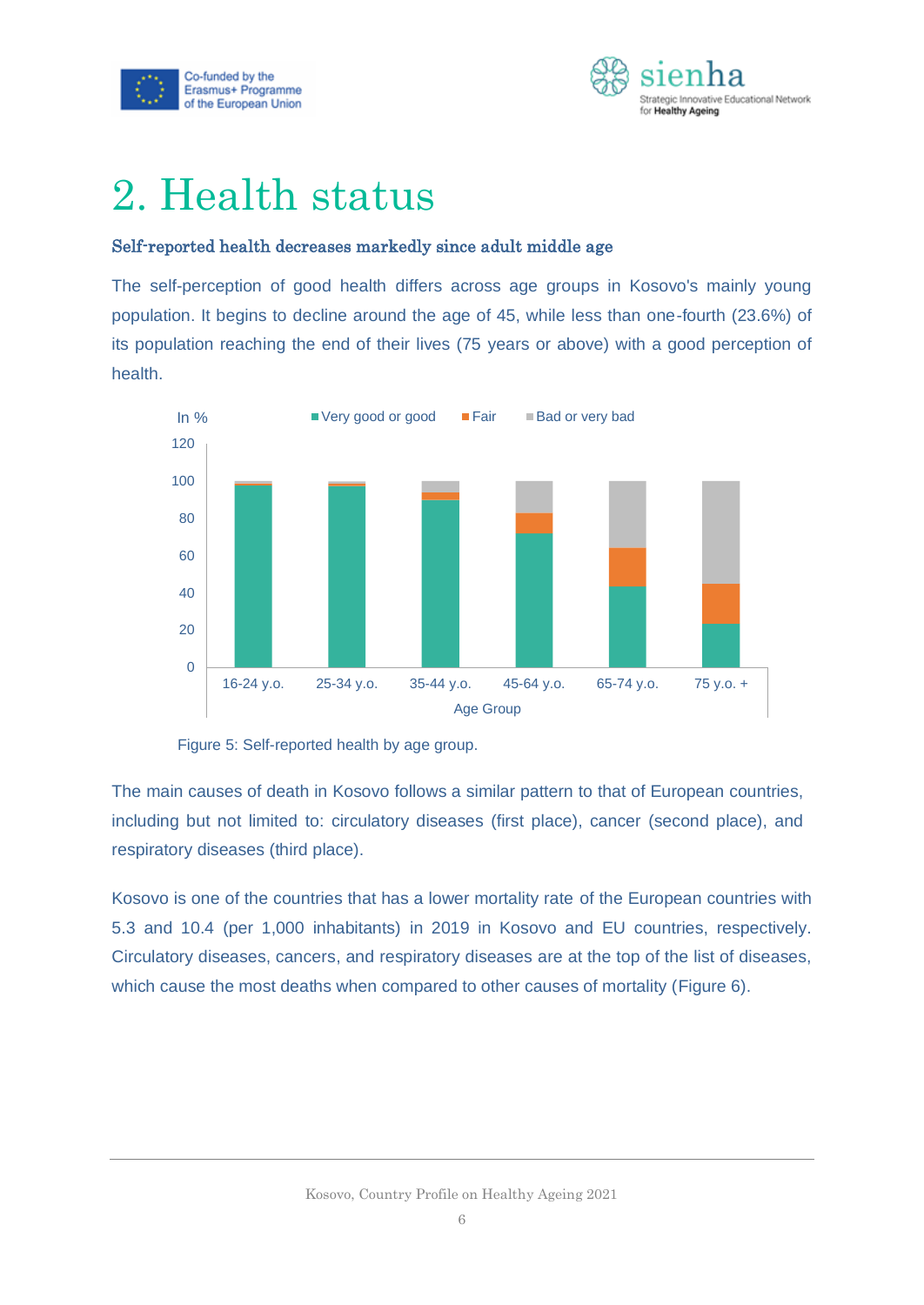



| Ranking<br>2014 | Ranking<br>2019 | <b>Diseases</b>                                                                                  | % of all deaths<br>in 2019 |  |
|-----------------|-----------------|--------------------------------------------------------------------------------------------------|----------------------------|--|
| 1               |                 | Diseases of the circulatory system I00-I99                                                       | 51,1                       |  |
| 2               | 2               | Tumors C00-D48                                                                                   | 19,4                       |  |
| 3               | 3               | Respiratory system diseases J00-J99                                                              | 7,7                        |  |
| 4               |                 | Symptoms, signs and abnormal clinical and laboratory results not<br>elsewhere classified R00-R99 | 4,9                        |  |
| 5               | 5               | Endocrine, nutritional and metabolic diseases E00-E90                                            | 3,4                        |  |
| 6               | 6               | External causes of morbidity and mortality V01-Y98                                               | 2,6                        |  |
| $\overline{7}$  | 7               | Diseases of the urogenital system N00-N99                                                        | 2,6                        |  |
| 8               | 8               | Diseases of the digestive system K00-K93                                                         | 2,3                        |  |
| 9               | 9               | Some conditions originating in the perinatal period P00-P96                                      | 1,7                        |  |
| 10              | 10              | Nervous system diseases G00-G99                                                                  | 1,5                        |  |
| 11              | 11              | Infectious and parasitic diseases A00-B99                                                        | 1,3                        |  |
| 12              | 12              | Congenital malformations, deformities and chromosomal<br>abnormalities Q00-Q99                   | 0,7                        |  |

Figure 6: Ranking and evolution of the diseases in Kosovo between 2014 and 2019.

As it can be seen in Figure 7, the mortality level due to respiratory diseases in Kosovo is significantly lower (four times lower) than the average of European countries (15.6 and 75 deaths per 100,000 inhabitants in Kosovo and European countries, respectively).



Figure 7: Causes of death-standardized death age in 2018 (per 100,000 inhabitants)

Kosovo, Country Profile on Healthy Ageing 2021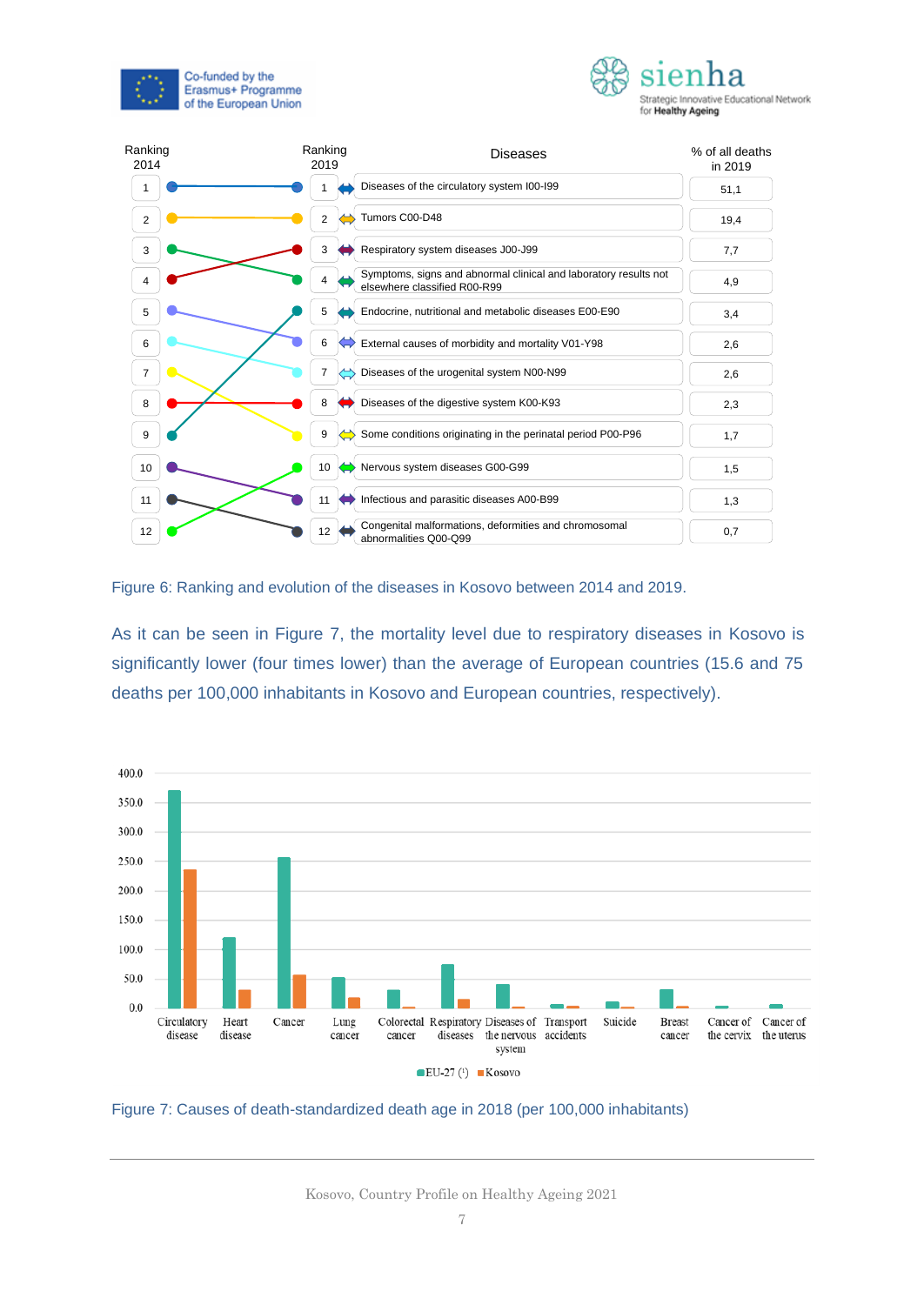



The data for the following indicators are partially or not available by the respective institutions in Kosovo:

- (1) NCD Deaths in Kosovo: DM2 prevalence was 8,25% in 2016; CVD reached 4849 cases in 2019; cancers reached 1031 cases in 2020; respiratory diseases were 281 cases in 2020 and for mental health, 4 cases have been reported.
- (2) Health Risk Factors in Kosovo: hypertension remains on the top of the list, with 3950 cases in 2019, and 51,5% of the population, followed by the tobacco consumption, with 41% of the population.
- (3) Diabetes in Kosovo: data are not available.

#### Health care professionals

The number of registered health care professionals in Kosovo in 2019 increased by 10.7% in comparison to the previous year.

The proportion of registered health-care providers differs across health disciplines. In 2019, nurses had the highest rate (9.13 per 1,000 inhabitants), followed by doctors (2,26) and dentists (1.62), while physiotherapists (0.22) and pharmacists had the lowest rates (0,7) (Table 2). Rates for two professions increased slightly between 2018 and 2019, to nurses (+0.05) and doctors (+0.01). However, rates for dentists and physiotherapists remained unchanged. Finally, rates for pharmacists decreased only slightly (-0,01).

|                    | 2018          |              | 2019          |              |
|--------------------|---------------|--------------|---------------|--------------|
| Professionals      | <b>Number</b> | Per thousand | <b>Number</b> | Per thousand |
|                    |               | inhabitants  |               | inhabitants  |
| <b>Doctors</b>     | 3,616         | 2.01         | 4,244         | 2.26         |
| <b>Nurses</b>      | 12,194        | 6.79         | 16,398        | 9.13         |
| <b>Dentists</b>    | 1,554         | 0.86         | 1,554         | 0.86         |
| Physiotherapists   | 405           | 0.22         | 405           | 0.22         |
| <b>Pharmacists</b> | 1,472         | 0.82         | 1,257         | 0.7          |
| Total              | 19,241        | 10.72        | 23,858        | 13.29        |

Table 2: Number of healthcare professional in Kosovo in 2019.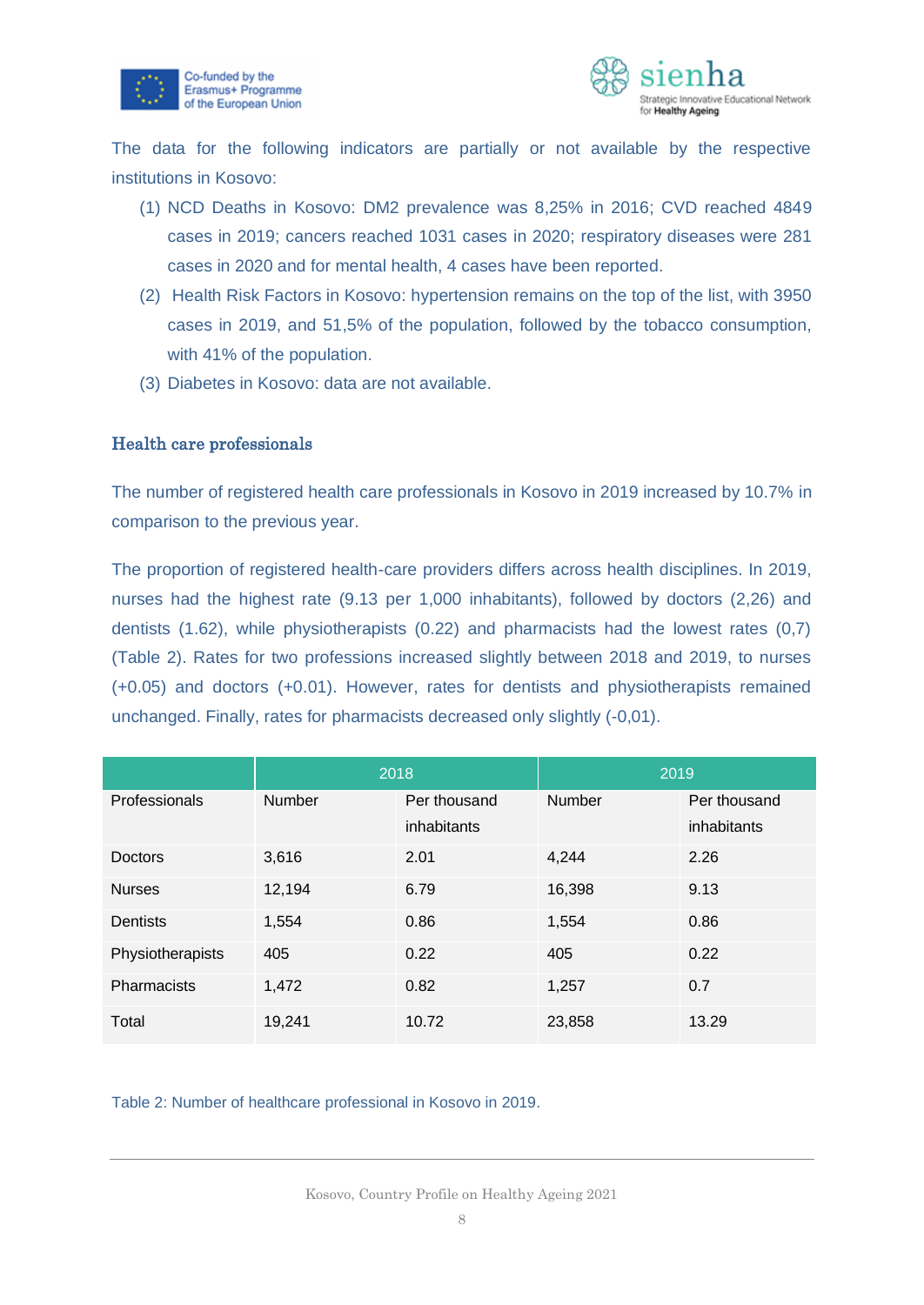



## <span id="page-9-0"></span>3. Health system

The Kosovo Ministry of Health, which was established in February 2002, is responsible for policy development, strategic planning, licensing, quality assurance, and budgeting, in collaboration with the National Institute of Public Health. Its principal responsibility is to oversee, manage, and assist all levels of healthcare.

The public health care system in Kosovo is designed based on the Semashko model. It consists of the three main categories of health care: Primary, Secondary and Tertiary.

The primary healthcare services (early stages of prevention, diagnostics, and medical counselling, as well as dental care for its citizens) are provided by the Family Medicine Centres (FMCS) and Family Medical Points (PMF), located in every urban and rural areas.

As far as the secondary health care services (diagnostics, dental treatment, mental health services, blood transfusions, a spectrum of therapeutic treatments ranging from physical therapy to speech therapy, and emergency transportation) are concerned, they are provided in both inpatient and outpatient settings by the Regional Hospitals, located in 7 relatively larger urban areas (cities).

The tertiary healthcare sector, specialized in inpatient treatment and emergency care, comprises of 31 clinics and health care institutes. The central unit is that of the University Clinical Centre of Kosovo at UCCK, located in Pristina, the capital city of Kosovo. The UCCK is the only institution that provides advanced medical services. Besides, the National Institute of Public Health of Kosovo (NIPHK) is responsible for providing continuous and sustainable programs for the preservation and promotion of health, the reduction of environmental risks, early detection and monitoring of diseases, and represents the primary source of medical data.

In addition, numerous local and international private clinics and hospitals provide a wide variety of health services at the three above mentioned levels. Despite being relatively more expensive than public health clinics, they represent the preferred choice for those seeking medical treatment. Such an outcome is argued to evolve primary healthcare services due to the higher quality of services offered by the private health care organisations, followed by difficulties in accessing the respective health services from the public ones.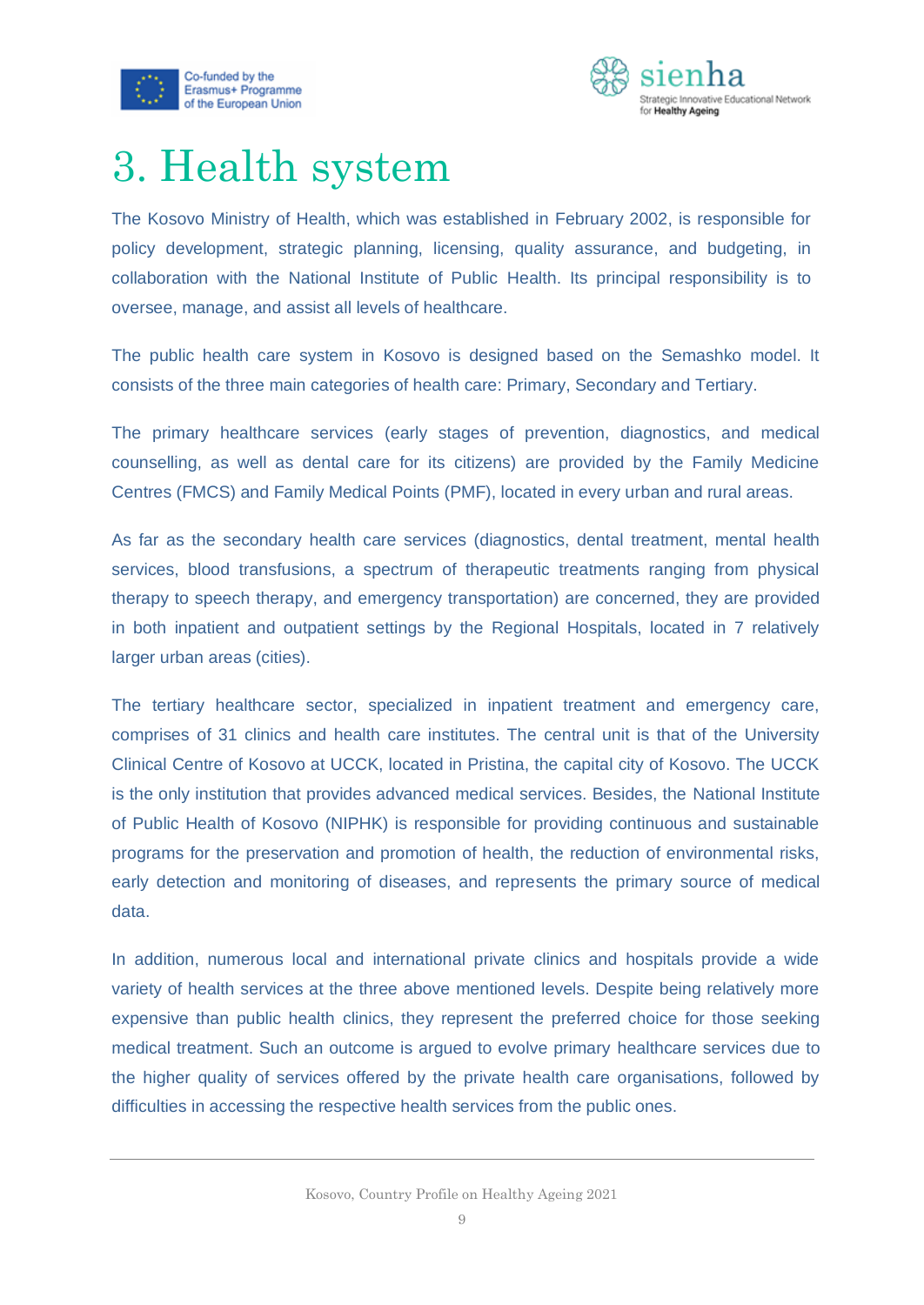



#### Health care expenditures

Kosovo invests significantly less budget in health than other countries in the region (i.e., Montenegro and North Macedonia invest around 8%, while Kosovo around 4 % of the GDP).

Furthermore, when compared to other European nations, Kosovo is one of the countries in the region/Europe with the lowest proportion of

GDP spent on health, but it is improving public sector spending on population health.

The estimated health expenditures per capita in Kosovo in 2017 was nearly twelve times lower than that of the European level, 1,990 euros spending the equivalent of 158 euros/annually per capita (2017). The total health expenditures of Kosovo along with capital expenditures were 185,927.9 million € in 2020.



In comparison to other European countries, the Government of Kosovo invests the lowest

Figure 8. Kosovo health expenditures relative to its GDP in 2017, by sector (in Euro)

percentage of local GDP in public health. The majority of countries in the region spend approximately 6% of their GDP on healthcare.

In view of the low local capital investments made in Kosovo, this fact indicates that health care has not been treated a top priority and does not meet the needs of the population.

There is no data available in Kosovo on the percentage of health expenditure dedicated to prevention. However, there is a percentage that is assigned to rehabilitation. Rehabilitation centres account for 7.47 % of private health expenditures. When we compare the amount allocated to rehabilitation to the total expenditure in the country, this percentage drops from 7,47% to 2,71% (for the private healthcare expenditures and the total healthcare expenditures, respectively).

In 2019, the total draft-budget for the Ministry of Health (MH), Kosovar Hospital and University Clinic Service (KHUCS) and Municipality Healthcare Grant was around 225.6 million euros, with an increase of 31 million (16%) in comparison to 2018 (see Figure 9). In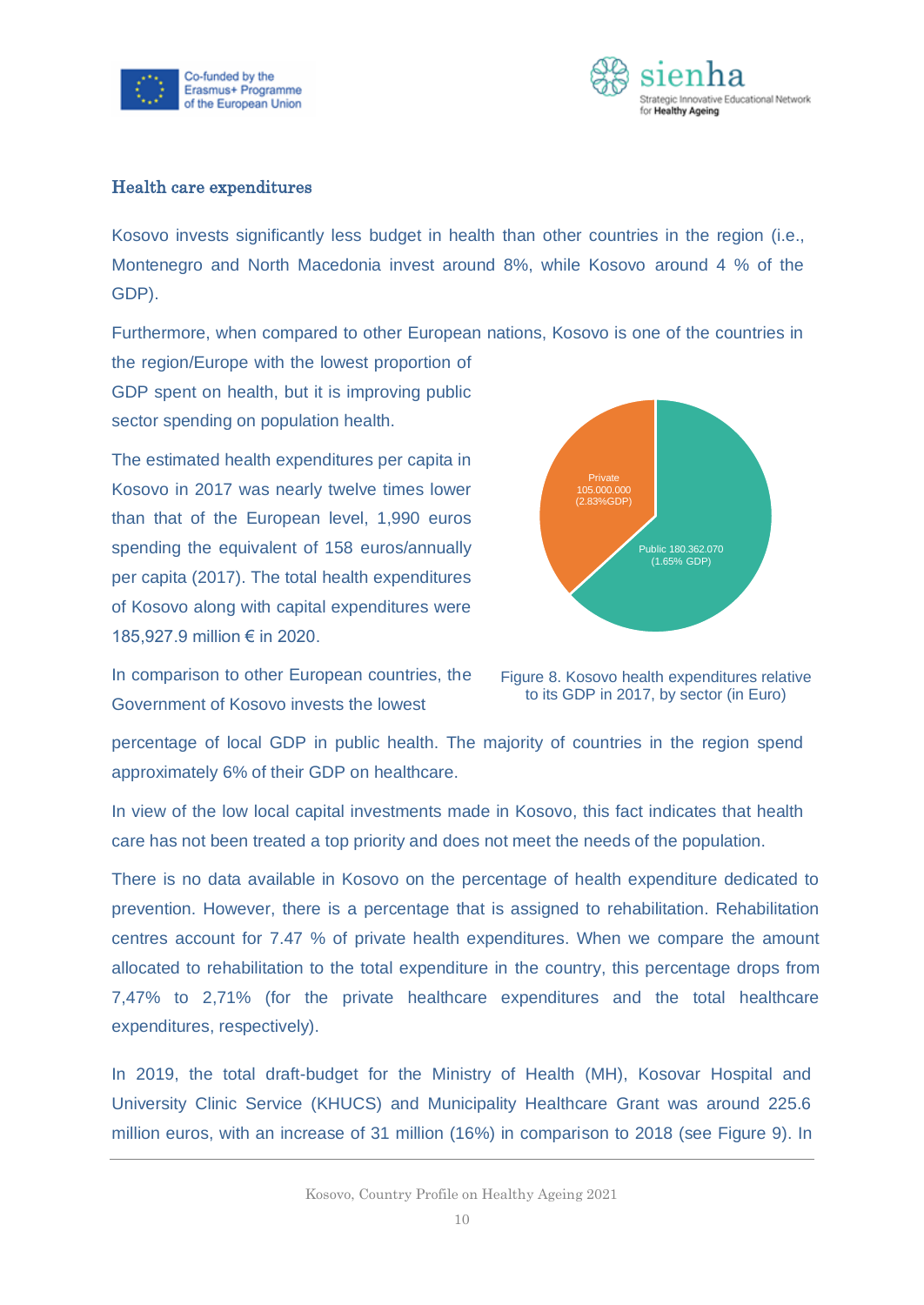



terms of the MH and KHUCS budget, economic categories to increase the most were those of capital expenditure (a growth of 11.7 million euro, or 47%) and goods and services (11.5 million euro, or 25%). In order to reduce costs per service, the European Commission is demanding that the value of resources allocated to the health sector be enhanced.



Figure 9: Healthcare Budget in Kosovo from 2017 to 2019 in HM, HUCS and Municipality healthcare (in thousand EUR).

According to a report published in 2019 by the KAS, around 30% of healthcare expenditure in 2017 was funded by residents personally. Given that, citizens of Kosovo were ought to use their own income to cover the health care costs. The out of pocket share in funding the health care costs applicable for Kosovo citizens is estimated

to be twice to that of EU citizens.



Despite an increase in GDP, Kosovo spends roughly 3.8 percentage points less on healthcare than EU members (see Figure 10).

Figure 10: Healthcare expenditure (% GDP) in 2019 in Kosovo and EU Countries.

#### *Nota Bene:*

*Since 2014, Kosovo has started compiling a Health Expenditure Report (using HAPT software). From 2009, the Kosovo Agency of Statistics has been reporting to the European Commission, EUROSTAT, MCC, OECD, and the United Nations. National Health Accounts Report is compiled according to the System of Health Accounts (SHA) 2011methodology, although in Kosovo we do not yet use all codes,*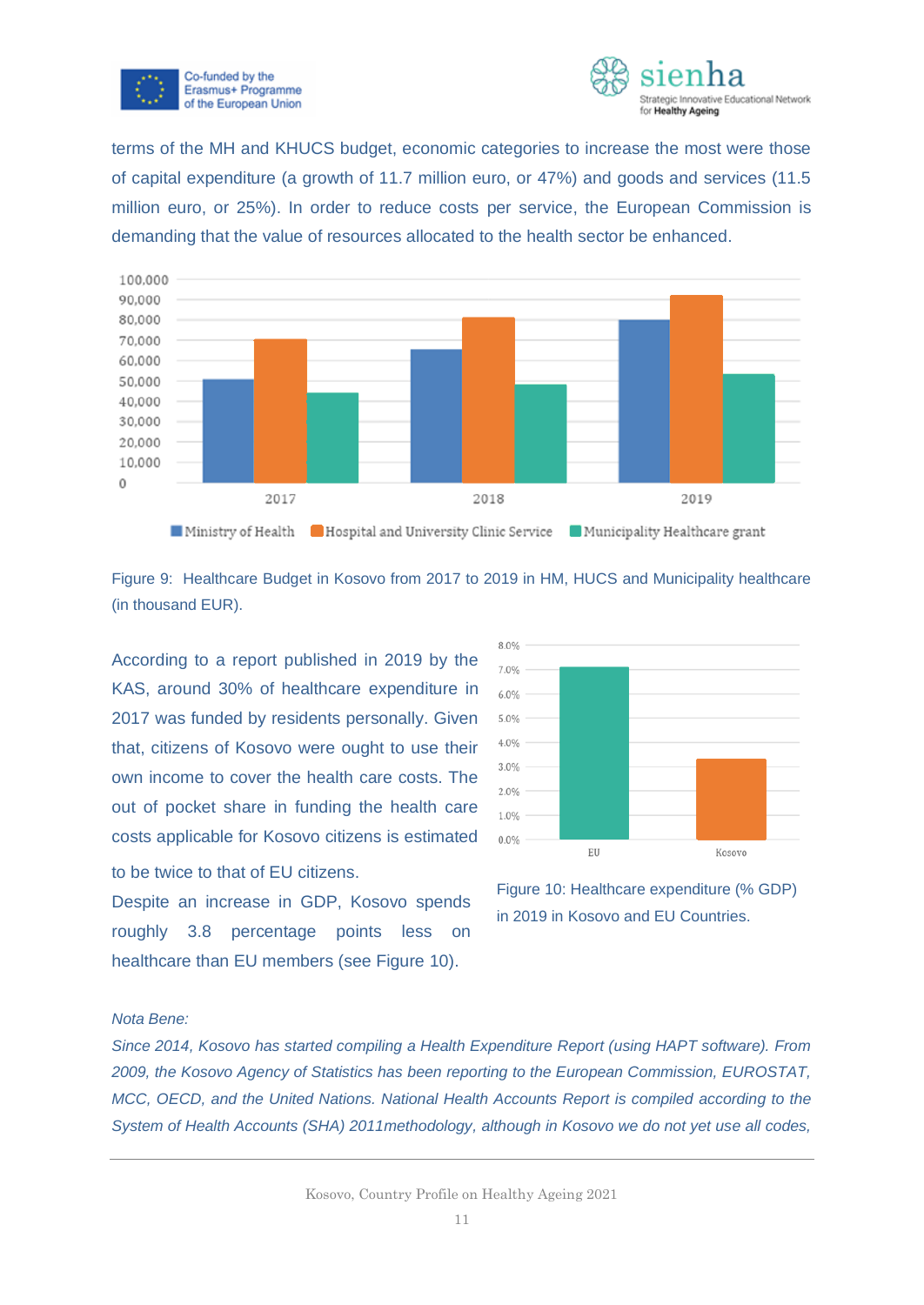



*as the structure of health expenditure has not yet been specified to the smallest details (example: medicine expenditure per each hospital inpatient or outpatient, by age, sex and region). We view this as an issue when it comes to giving comprehensive data on annual health-care expenses.*

# <span id="page-12-0"></span>4. Key findings and population needs

Kosovo is one of the European countries that has the lowest life expectancy. However, according to the tendency over the last decade, it seems to be improving. The life expectancy increased by 2.6 and 2.5 percentage points for male and female, respectively from 2009 to 2019.

According to World Bank databases, the fertility rate, which was fairly high (2.65 children per woman), in 2005-2006 began to decline rapidly and dropped below 1.95 children per woman in 2020. We suppose that these two measures (life expectancy and fertility rate) will have a direct impact on health system, in terms of increasing the healthcare needs and therefore it would affect the adjustment of the healthcare system to an older population.

Although mortality and morbidity are also one of the lowest compared to other European countries, circulatory diseases, cancer, and respiratory diseases remain the main challenges of Kosovo's Healthcare system. A lot of data about risk factors is missing today, but we can easily suppose that with the increasing life expectancy, risks to develop some diseases could also increase. Thus, it appears necessary to change and improve the healthcare system through the development of innovative preventive methods which would be adapted to age groups.

The Semashko health-care system is used in Kosovo. However, this healthcare system does not provide comprehensive coverage to all members of the population. To address these issues, the WHO warned in 2017 that the percentage of out-of-pocket health spending would require in future strong pro-poverty policies to achieve adequate financial coverage. Moreover, the budget for rehabilitation care is the lowest of all health sectors in Kosovo. These findings and the ones mentioned in the previous paragraphs, highlight the need for more investment on the whole healthcare system in our country.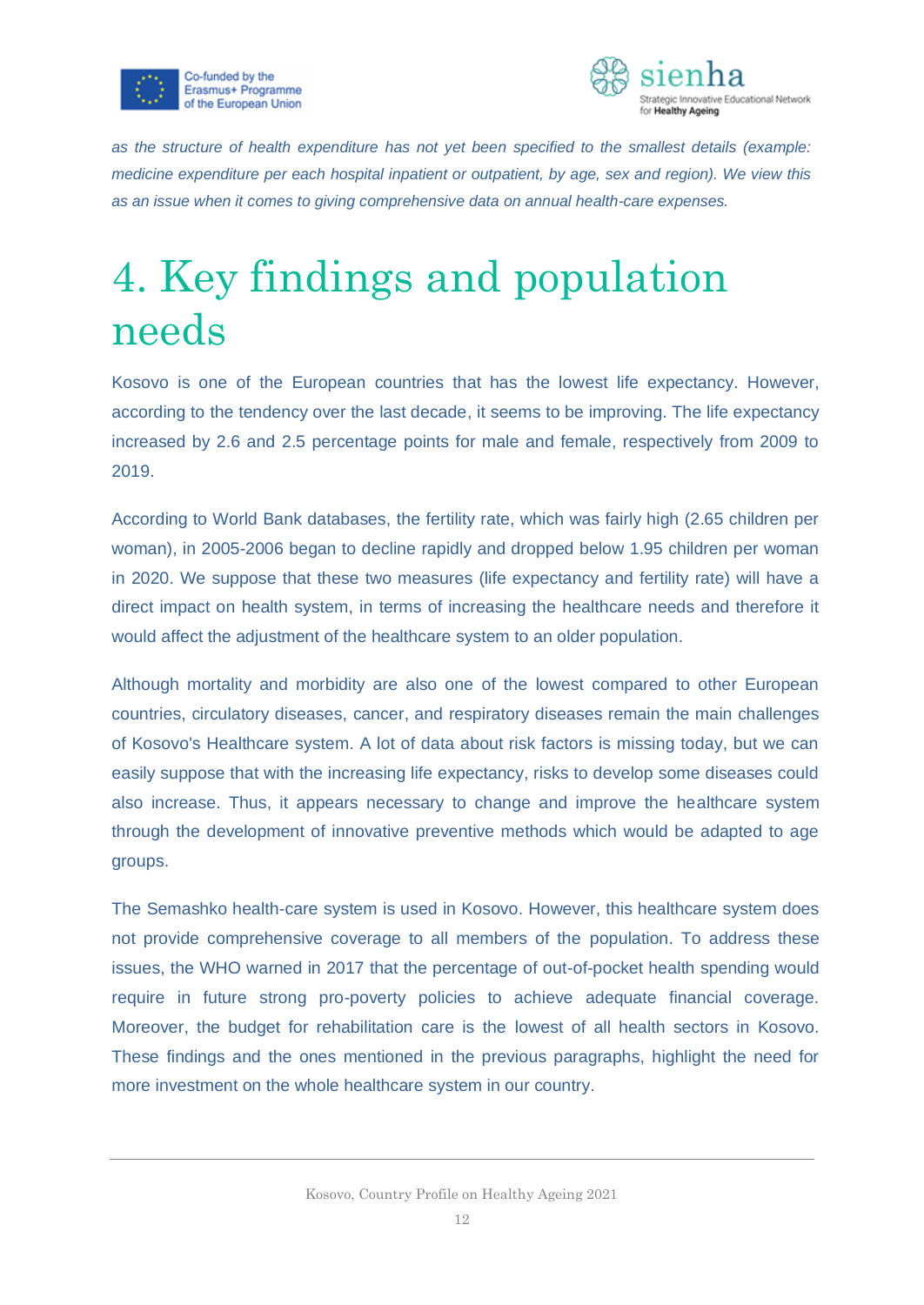



To conclude, even though Kosovo has a long way to go in terms of improving its healthcare system and residents' living standards, the country has demonstrated an amazing ability to improve throughout its history.